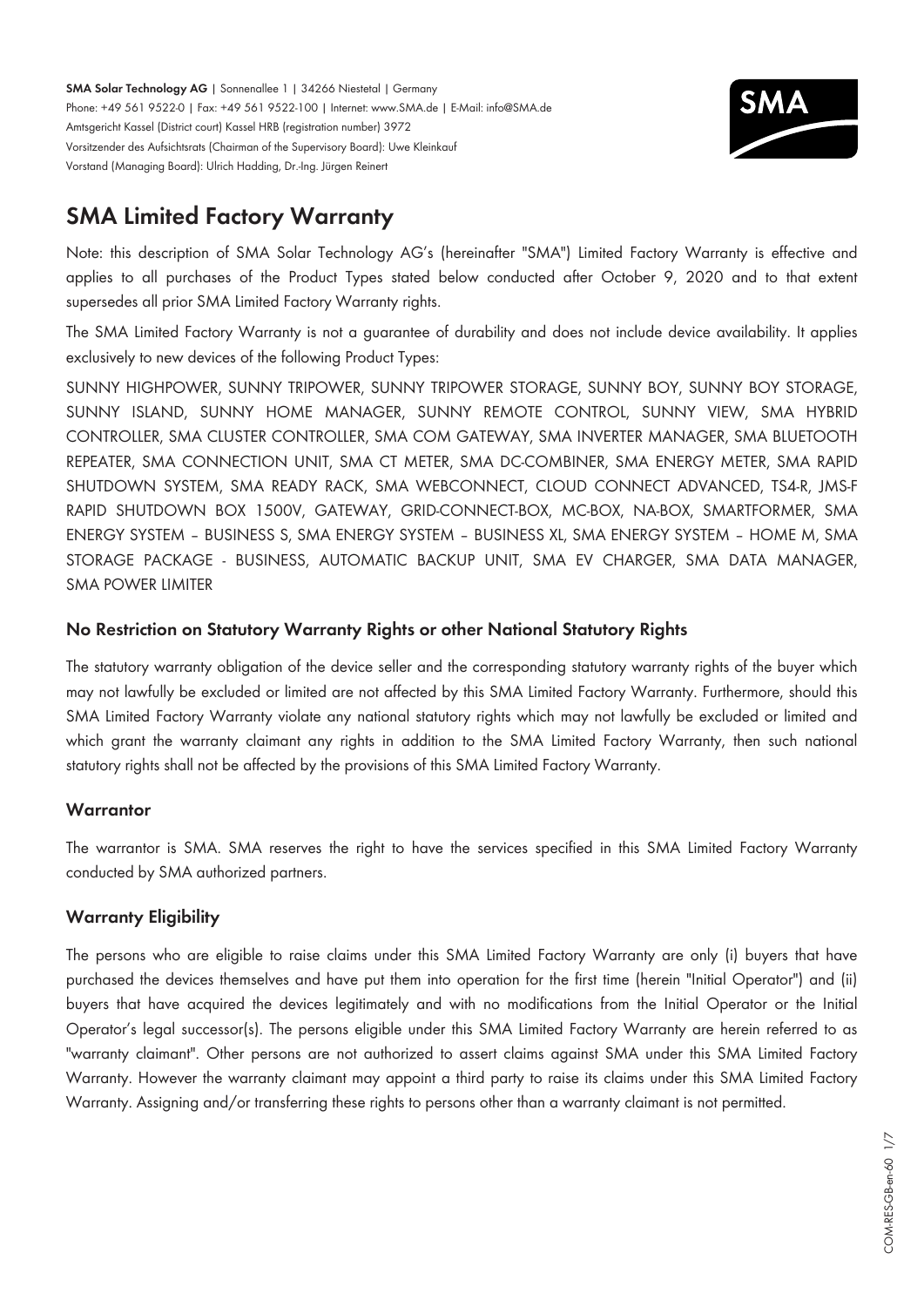## **Warranty Period**

For the **SUNNY VIEW** (except for the Sunny View models listed below), **SMA COM GATEWAY**, **SUNNY HOME MANAGER**, **SMA DC COMBINER**, **SMA ENERGY METER**, **SMA WEBCONNECT**, **SMA DATA MANAGER M**, **SMA DATA MANAGER M Lite**, **SMA Weather station**: COM-WS-XXX-10, the warranty claimant will receive a **2-** YEAR SMA Limited Factory Warranty.

For the **SUNNY HIGHPOWER**, **SUNNY TRIPOWER** (except for the Sunny Tripower models listed below), **SUNNY TRIPOWER STORAGE**, **SUNNY BOY** (except for the Sunny Boy models listed below), **SUNNY BOY STORAGE** (except for the Sunny Boy Storage models listed below), **SUNNY ISLAND** (except for the Sunny Island models listed below), **SUNNY REMOTE CONTROL**, **SUNNY VIEW**: SUNNY VIEW-10-JP, **SMA INVERTER MANAGER**, **SMA CT METER**, **SMA READY RACK**, **SMA CLUSTER CONTROLLER**, **CLOUD CONNECT ADVANCED**, **GRID-CONNECT-BOX**, **MC-BOX**, **NA-BOX**, **SMARTFORMER**, **SMA HYBRID CONTROLLER**, **SMA EV CHARGER**, **SMA POWER LIMITER** including their standard accessories, interfaces, and disconnect options, the warranty claimant will receive a **5-YEAR** SMA Limited Factory Warranty. For the SMA Hybrid Controller the commissioning documents must be signed and returned to SMA before commissioning or the SMA Factory Warranty will be voided.

For the **SUNNY TRIPOWER**: STP xx000TL-US-10, STP 50-US-40, STP xx-US-41, **SUNNY BOY**: SB xx00TL-US-22, SB xx000TL-US-12, SB xx-1SP-US-4x, SB xx-1TP-US-40, SB xx-LV-JP-4x, SB xx00TL-JP-22, **SUNNY ISLAND**: SI4.4M-12, SI6.0H-12, SI8.0H-12, SI4.4M-13, SI6.0H-13, SI8.0H-13, **SMA CONNECTION UNIT**: CU1000-US, **SUNNY BOY STORAGE**: SBS xx-US-10, SBS xx-JP-10, SBS-ABU-200-US-10, **SMA RAPID SHUTDOWN SYSTEM**, **GATEWAY**, **SMA SPEEDWIRE/WEBCONNECT DATAMODULE**: SWDM-JP, **SMA ENERGY SYSTEM – BUSINESS S**, **SMA ENERGY SYSTEM – BUSINESS XL**, **SMA STORAGE PACKAGE - BUSINESS**, **SMA ENERGY SYSTEM – HOME M**, including their standard accessories, interface and disconnect options, the warranty claimant will receive a **10-YEAR** SMA Limited Factory Warranty.

- The warranty period for -US Sunny Tripower, and -US Sunny Boy model types as well as the -US SMA Connection Units installed in countries other than Canada, Mexico or the United States of America is 5 years.
- Sunny Island require a device registration within 3 months after commissioning via Sunny Portal or, in the case of offgrid operation, via the enclosed information sheet. Otherwise, the warranty period is 5 years.
- Sunny Boy Storage requires device registration at SMA Sunny Portal (www.sunnyportal.de) within 31 calendar days after first commissioning. Otherwise, the warranty period is 5 years.
- Sunny Boy 5.5 for Japan requires device registration at SMA Sunny Portal (www.sunnyportal.de) to receive an extended warranty of 5 years.
- For the SMA System Packages **SMA ENERGY SYSTEM BUSINESS S**, **SMA ENERGY SYSTEM BUSINESS XL**, **SMA STORAGE PACKAGE - BUSINESS**, **SMA ENERGY SYSTEM – HOME M** the following terms shall apply\*:
	- The 10-YEAR SMA Limited Factory Warranty for System Packages will only be granted if the Commissioning Report for the respective system ([www.SMA-Solar.com\)](http://www.SMA-Solar.com) is duly completed and transmitted (Service-SG-Commissioning-Reports@sma.de) within 30 days after completed commissioning of the system.
	- If the Commissioning Report is not duly completed or contains any sort of false declaration, SMA will reject the 10-YEAR SMA Limited Factory Warranty for System Packages.
	- The 10-YEAR SMA Limited Factory Warranty for System Packages SMA ENERGY SYSTEM BUSINESS S, SMA ENERGY SYSTEM – BUSINESS XL, SMA STORAGE PACKAGE - BUSINESS will only be granted if the system is installed in Germany.
	- The 10-YEAR SMA Limited Factory Warranty for System Package SMA ENERGY SYSTEM HOME M will only be granted if the system is installed in Italy.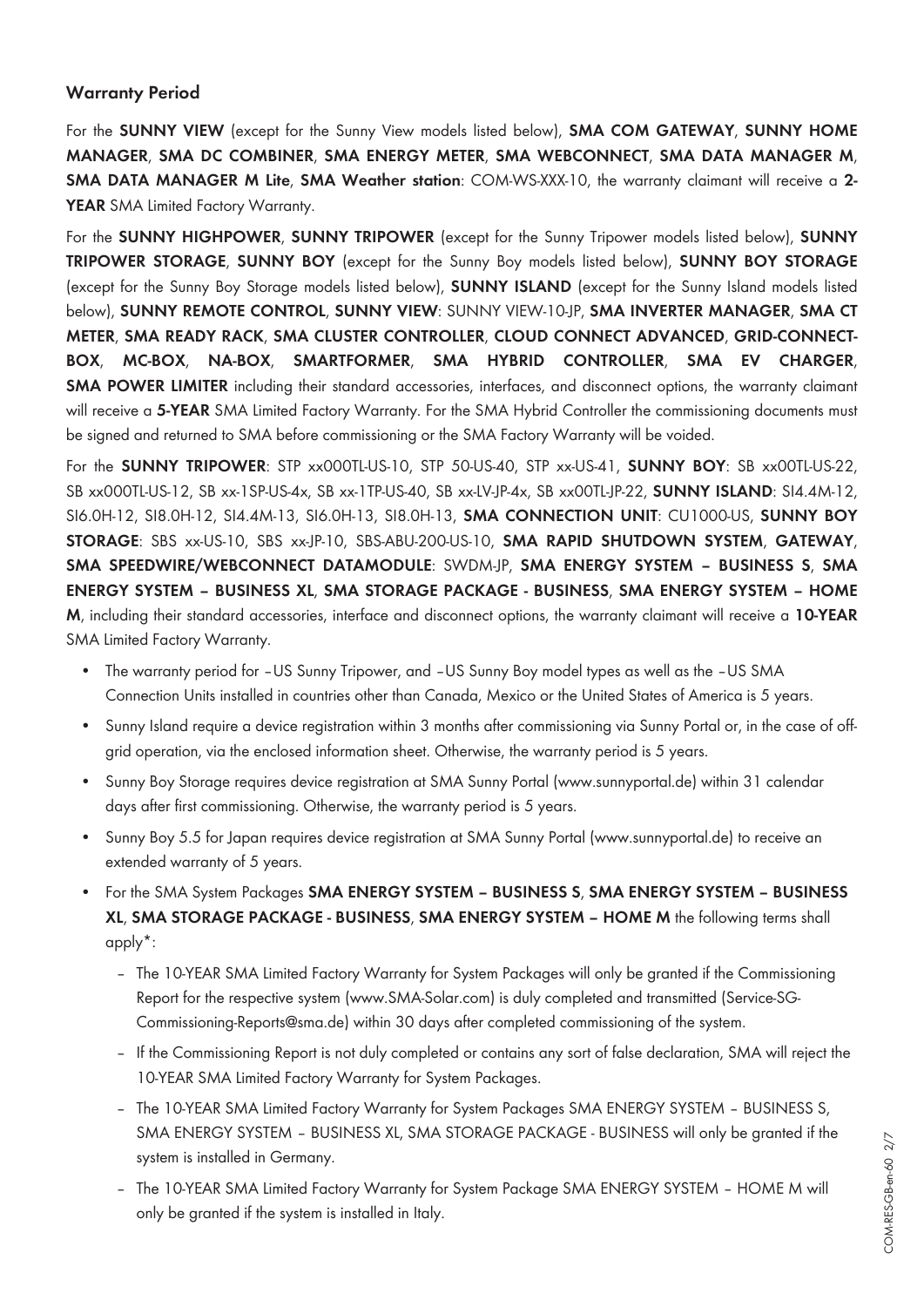- The 10-YEAR SMA Limited Factory Warranty for System Packages will only be granted for the components, which are listed in the Commissioning Report and defined as System Package by SMA. Additional components are excluded from the 10-YEAR SMA Limited Factory Warranty for System Packages.
- **For the system component "Battery" separate Warranties apply.** Currently valid warranty conditions are available at [www.SMA-Solar.com](http://www.SMA-Solar.com).

\*excluding SMA Energy System packages sold in North America.

For the **TS4-R** and the **JMS-F Rapid Shutdown Box 1500V** the warranty claimant will receive a **25-YEAR** SMA Limited Factory Warranty.

• TS4-R devices require system registration at SMA Sunny Portal (www.sunnyportal.de) or the Tigo Cloud (if there is a non-SMA inverter in the system), within 31 calendar days after first commissioning. If the system is not remotely accessible, SMA's ability to remotely diagnose and remotely resolve problems will be reduced to supporting the warranty claimant using manual on-site methods.<sup>\*</sup>

For all Product Types listed above, the factory warranty period begins when the device is first commissioned (in line with the commissioning report) by or for the first warranty claimant. The validity of this SMA Limited Factory Warranty requires that the device must be installed and commissioned in line with the manufactures installation manual that applies to the device in question. If structural or unauthorized changes of the device have been made, and SMA has not requested these changes, the SMA Limited Factory Warranty will be terminated on the date these structural or unauthorized changes were made, regardless of the periods mentioned above. If damage has been sustained to any structurally altered devices that were not altered at SMA's request, the costs incurring in order to repair the damages, regardless of whether these structural changes were cause of these damages, are not covered by this SMA Limited Factory Warranty. SMA will inform warranty claimant in advance about this costs. The repair will be performed depending on the warranty claimant's consent to cover these costs.

\*The SMA Limited Factory Warranty of the JMS-F Rapid Shutdown Junction Box 1500V applies exclusively to the USA.

## **Geographic Scope of Application**

This SMA Limited Factory Warranty applies worldwide. Warranty coverage may vary in certain countries within the geographic scope of application (see below).

# **Warranty Coverage**

The SMA Limited Factory Warranty covers the costs incurred for repairs and/or replacement parts during the defined warranty period as part of and in accordance with the conditions stipulated herein from the date the warranty period begins. If a device becomes defective during the defined warranty period, the device will be (at the discretion of SMA)

- replaced with a device of equivalent value with regard to product type and age, or
- repaired on-site by SMA or a service partner appointed by SMA (when SMA reasonably concludes that the geographical area in which the system is operated is deemed too risky to render on-site services, SMA's obligations to render these services for said area are suspended for the period in which such risk is reasonably deemed to exist), or
- repaired at SMA's premises by SMA or a service partner appointed by SMA, or
- for products with SMA Limited Factory Warranties greater than 5 years, the appropriate market value of the defective device (which is determined by SMA based on the market value that the device would have if it were not defective) will be reimbursed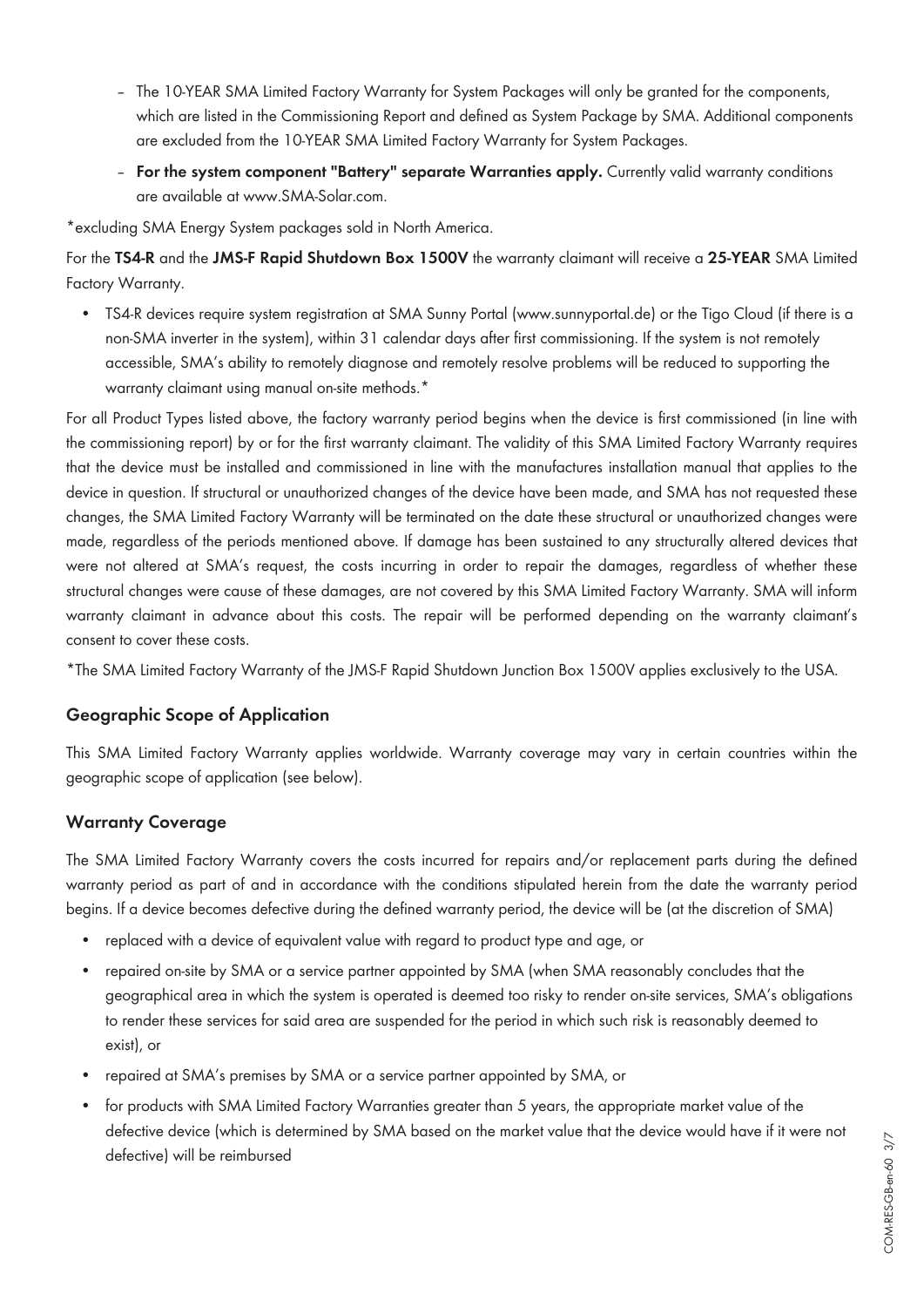The warranty claimant must accept a replacement device of equivalent value with regard to product type and age even if it has cosmetic defects that do not affect energy production, or safety compliance. SMA will, at its option, use new and/or equal to new condition parts of original or improved design in the repair or replacement of the warranty claimant's device.

#### **Specific Information if SMA chooses to Supply a Replacement Device**

If SMA decides to replace the device, SMA will at its discretion either send in advance a replacement device or send a replacement device after prepayment of the value of the replacement device and the costs of delivery, or send a replacement device after receipt of the defective device. As required by SMA, the warranty claimant must return the defective device at its own risk in a packaging that is suitable for its transportation to an address defined by SMA that will be located within the same country that the replacement device is shipped from. The costs for removal and replacement of the device, as well as the transportation costs for sending the replacement device and returning the defective device (including, but not limited to, export certifications, inspections, and customs duties) are to be borne entirely by the warranty claimant. However, if the device is installed in an **SMA Primary Support Country**, (see table below) the SMA Limited Factory Warranty will also cover transportation costs, export certifications, inspections, and customs duties for replacement and returned devices.

SMA will retain ownership of the replacement device that has been delivered until it receives the defective device.

If SMA has decided to request from the warranty claimant the prepayment of the value of the replacement device before delivery of the replacement device, SMA will refund to the warranty claimant the amount received by the warranty claimant as prepayment of the value of the replacement device once the warranty claimant has returned to SMA the defective device and this defective device does not have any further defects not previously made known to SMA.

Should the warranty claimant return the defective device more than thirty (30) calendar days after receipt of the replacement device, then SMA has the right to charge the warranty claimant for the cost of administering the overdue RMA (Return Material Authorization) account. Return items will not be accepted without a valid RMA number obtained from SMA that is clearly displayed on the returned items packaging.

#### **Specific Information if SMA chooses to Repair a Device On-site**

If SMA decides to repair the defective device on site (repair by SMA or a service partner appointed by SMA), the SMA Limited Factory Warranty covers the repair material and repair labor costs for removal and replacement of the part or replacement device provided however that the device is installed at ground level or a safely accessible level roof top. No other costs — including, but not limited to, transportation, export certifications, inspections, customs duties, costs to safely access devices installed on slanted rooftops, or for lift equipment, travel or accommodation costs, the costs of the warranty claimant's own employees, or the costs of third-parties that have not been authorized by SMA — are covered by the SMA Limited Factory Warranty. However, if the device is installed in an **SMA Primary Support Country** (see table below), the SMA Limited Factory Warranty will also cover transportation costs, export certifications, inspections, customs duties, for replacement and returned parts or devices.

#### **Specific Information if SMA chooses to Repair a Device at SMA's Premises**

If the device is to be repaired at SMA's premises, the warranty claimant must remove the defective device and send it for repair to SMA in Kassel, Germany at its own risk in a packaging that is suitable for the transportation. Once the device has been repaired at SMA's premises, SMA will return the repaired device to the warranty claimant. The costs for removal and replacement of the device, as well as the costs for sending the device to SMA's facilities in Kassel, Germany and returning it to the warranty claimant including, but not limited to, transportation costs, export certifications, inspections, and customs duties are to be borne entirely by the warranty claimant. However, if the device is installed in an **SMA Primary Support Country**, (see table below), the SMA Limited Factory Warranty will also cover transportation costs, export certifications, inspections, and customs duties for the returned and repaired device.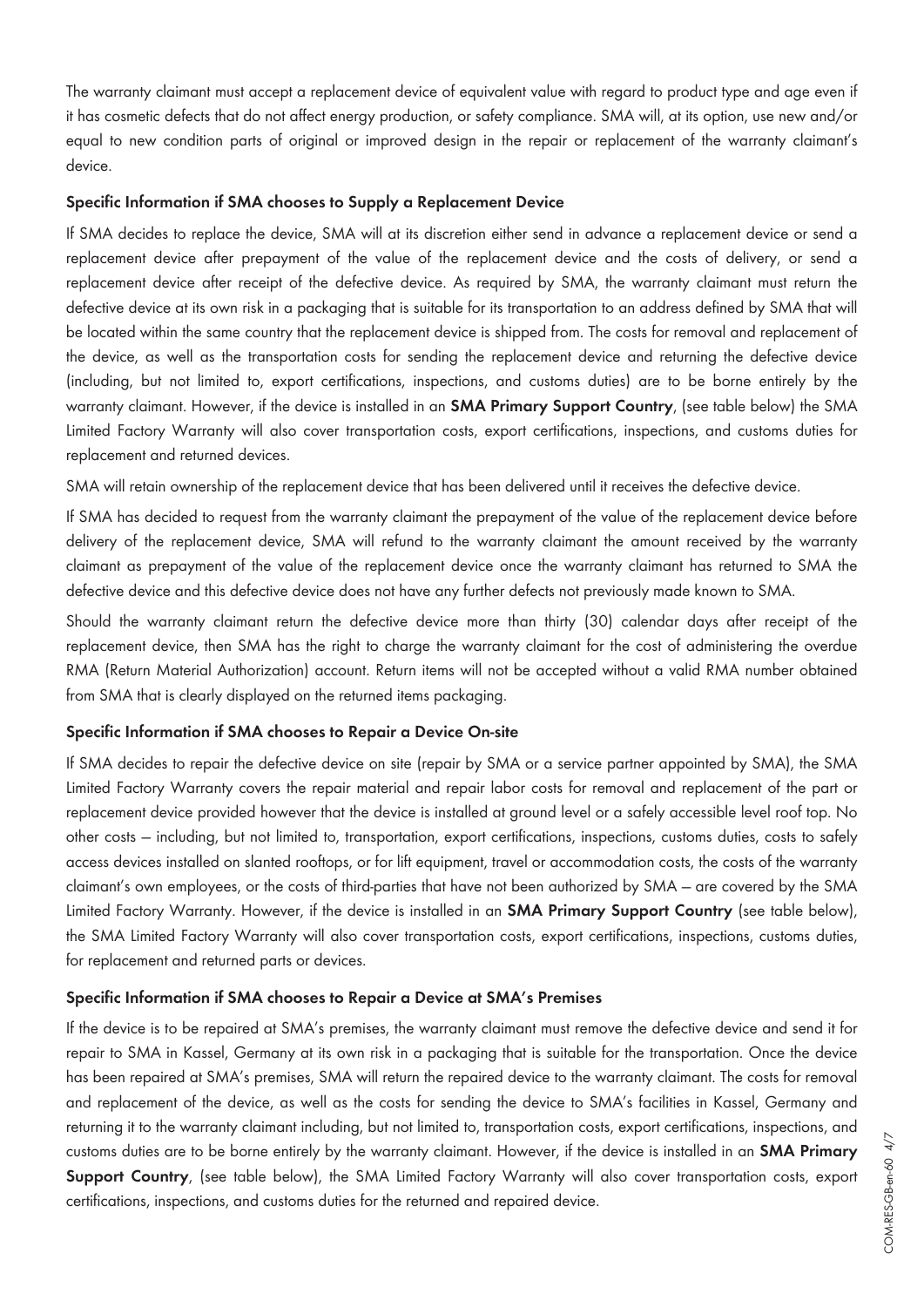## **Specific Information on the Coverage of Other Costs**

SMA will inform the warranty claimant of any costs (including, but not limited to transportation, replacement device value, export certifications, inspections, customs duties, travel, or accommodation) that require payment in advance of the repair action. The repair will be performed depending on the warranty claimant's consent to cover these costs.

#### **SMA Primary Support Countries**

SMA Primary Support Countries are the following countries, however excluding their associated islands and overseas territories:

| Australia   | Brazil                  | Canada                             | Chile             | China        | <b>FU</b> Countries | India       |
|-------------|-------------------------|------------------------------------|-------------------|--------------|---------------------|-------------|
| Japan       | Jordan                  | Liechtenstein                      | Malaysia          | Mexico       | Monaco              | New Zealand |
| Philippines | San Marino              | South Africa                       | South Korea       | Switzerland  | Taiwan              | Thailand    |
| Turkey      | United Arab<br>Emirates | <b>United States</b><br>of America | United<br>Kingdom | Vatican City | <b>Israel</b>       |             |

#### **Warranty Exclusions**

#### **The SMA Limited Factory Warranty does not cover damages or performance issues that occur due to:**

- Failure to observe the technical documents and manuals, and/or the protocols and/or requirements therein
- Damage related to improper handling, transportation, storage, or repackaging not provided by SMA
- Incorrect installation or incorrect commissioning not provided by SMA
- Non-SMA authorized modifications, changes, or attempted repairs
- Insufficient ventilation of the device and any consequential thermal damage
- Corrosion due to exposure to aggressive atmospheres or environmental conditions outside the scope of design
- Failure to observe the applicable safety regulations (UL, CSA, VDE, IEC, etc.)
- Incorrect use or inappropriate operation (including, but not limited to, improper forced shutdown, improper DC ratio)
- Use of battery types not certified for operation with SMA battery inverters
- Sunny Island and Sunny Boy Storage inverters that exceed 20,000 operating hours-at-full-load (hours-at-full-load defined as AC discharge and AC charge energy over the full operation time divided by the devices rated power)
- Accidents and external influences
- Force majeure, examples including, but not limited to: overvoltage, lighting strikes, floods, fires, earthquakes, storm damage, pest damage and rodents damage

#### **The items below are expressly not covered by this SMA Limited Factory Warranty:**

- All items not originally sold by SMA including, but not limited to, installed cables, controllers, (rechargeable) batteries, Current Transformers (CT), Voltage Transformers (VT), and communications devices.
- Consumables and parts of the device which are subject to regular wear and tear (including, but not limited to, varistors, fans, surge arresters, string fuses, ESS handles, filters, (rechargeable) batteries, or overvoltage protection devices)
- Cosmetic or finish defects which do not directly influence energy production, or degrade form, fit, function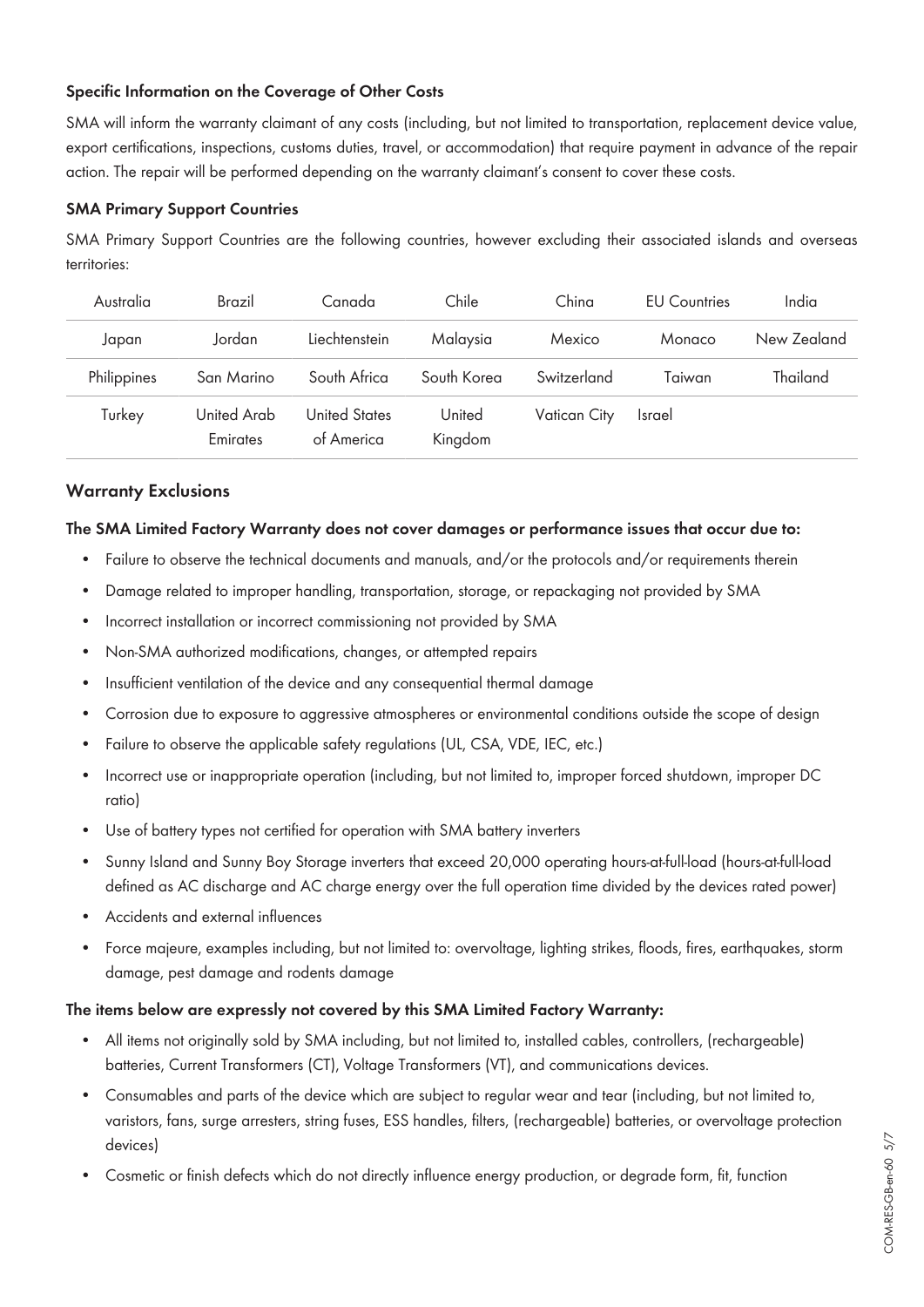# **Impact of Warranty Coverage on the (Remaining) Warranty Period**

If the entire device is replaced under this SMA Limited Factory Warranty, the remainder of the warranty period will be transferred to the replacement device. If device components are replaced or repaired under this SMA Limited Factory Warranty, the components used will be covered by the same remainder of the warranty period as the repaired device.

## **Procedure to Exercise Rights under this SMA Limited Factory Warranty**

The warranty claimant must notify SMA of a device fault or defect within the defined warranty period. To determine if the device is covered by the SMA Limited Factory Warranty, the warranty claimant must – in addition to the requirements stated below - submit a copy of the commissioning report which must include the serial number of the defective device. SMA reserves the right to request a copy of other documents including, but not limited to, the purchasing invoice, which must include the serial number of the device. SMA only accepts documents in the following languages: Arabic, Czech, Dutch, English, French, German, Greek, Hindi, Italian, Japanese, Mandarin, South Korean, Spanish, and Thai. A certified translation in one of the mentioned languages will also be accepted. The type label on the device must be completely legible. If the aforementioned requirements are not fully met, SMA is not obliged to perform any obligations under the SMA Limited Factory Warranty.

Warranty service is available by accessing SMA's Online Support at [www.SMA-Solar.com](http://www.SMA-Solar.com) under the heading SERVICE & SUPPORT. The warranty claimant or their electrically qualified representative must report a failure to their local SMA Service Center using the following procedure as described below.

- Proper fault diagnosis may require a qualified service technician to be at the SMA device location and equipped with a quality digital AC/DC voltmeter and required tools as specified in SMA device manual.
- The on-site qualified service technician may be asked to take voltage measurements and provide error codes from the inverter.
- Additional information may be required, including, but not limited to:
	- model type number
	- installation site name
	- original date of commissioning
	- PV array configuration
	- Battery manufacturer and battery type
	- description of any modifications that have been performed on the inverter
- Safely remove any interface option modules from the inverter to be returned, and retain them for reinstallation on the replacement device.
- SMA will provide instructions for proper return or disposal of the defective device.
- If no failure is found when the device is tested by the SMA Service Repair Department, the warranty claimant may be charged an inspection fee and transportation costs.

If and to the extent services are to be rendered by SMA free of charge in accordance with this SMA Limited Factory Warranty, these are only free of charge if and to the extent the course of action is agreed with and confirmed in writing by SMA in advance. Written documents and electronic messages, including, but not limited to, fax or e-mail, satisfy the requirement that confirmation be given in writing. All costs incurred by the warranty claimant to exercise its rights under this SMA Limited Factory Warranty shall be borne by the warranty claimant.